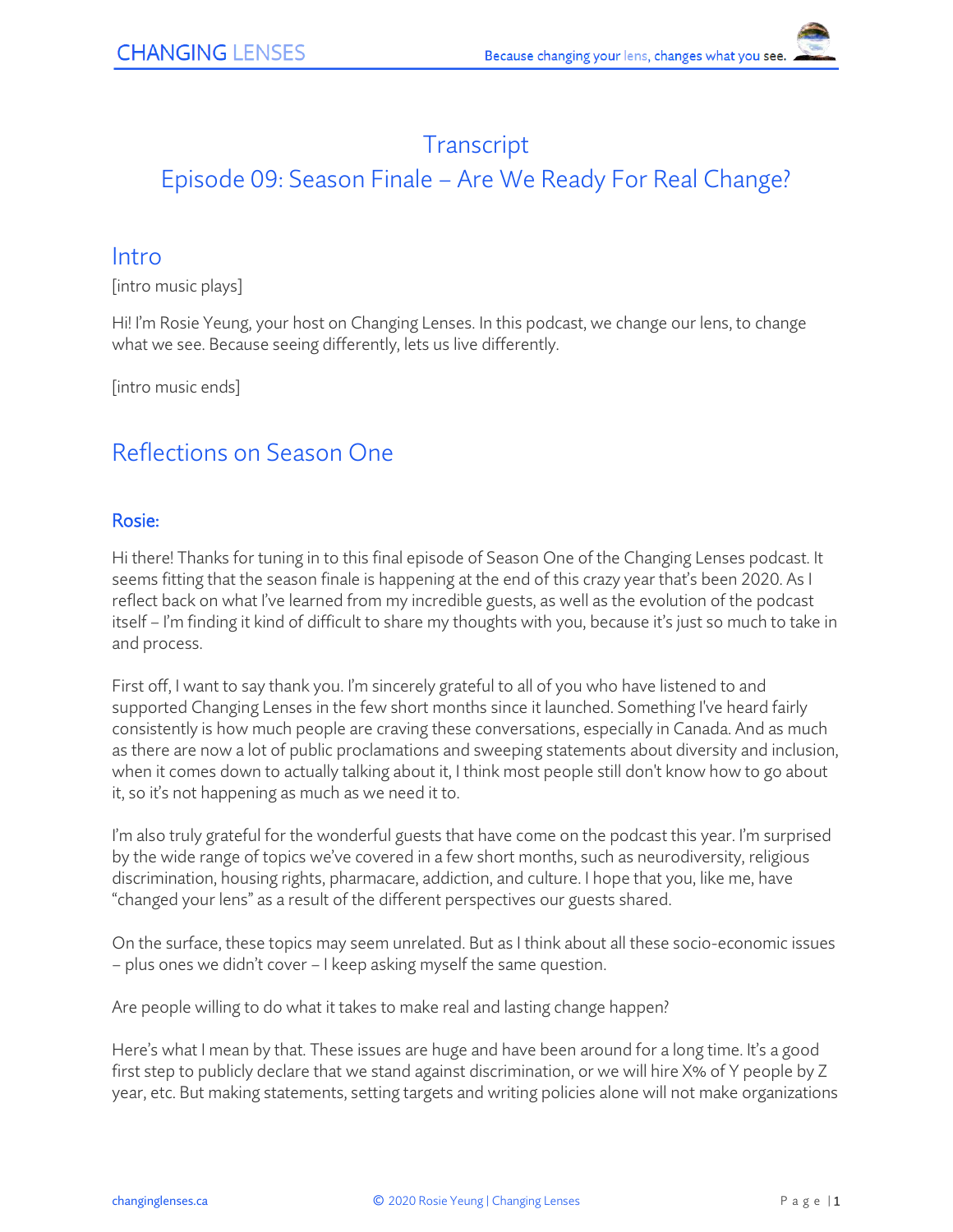actually inclusive. Because the day-to-day behaviours, decisions and mindsets needed to successfully turn those into sustainable reality, requires people to change, not just systems or policies.

Listen, I'm a professional accountant, a certified HR leader, and have held executive roles in various companies. I'm not against making money; I know about running a business, and getting a good return on investment. And yes, I know there's a business case for diversity and inclusion, and that companies who are diverse and inclusive perform better. But I believe that this should be the happy side effect, not the foundational reason, for seeking equity, inclusion, and diversity.

You can disagree with me, and I'm sure at least some of you will. That's totally fair; there are strong arguments either way. The point I'm trying to make here is not just about motivation. I go back to my initial question - are we ready to do what it takes? We can still make money, but are we willing to make less money, so that people can have more dignity and a better life? Having inclusion and equity in more than name only is going to cost us something.

Are we willing to reduce our retirement portfolios if it means housing will be more affordable? Are employers willing to reduce their bottom line, if it means women can have paid maternity leave, or staff can take paid sick days for mental illness?

At this point, you may be saying, "Hold on, Rosie. Our company already has those things. And we have anti-discrimination policies, and we say on our job descriptions that we welcome applicants from all backgrounds."

To which I say, Do you? Or do you just have policies that say that you do?

How easy is it for people to actually take paid sick days, mat leave, or personal days for cultural holidays? Even if employees feel safe asking their bosses for permission – what are colleagues saying about them at lunch? What gets said about them at year end performance time?

These may seem like very frivolous or basic examples, but they actually get to the fundamental, nitty gritty, day-to-day thinking that turn policies into practices. And as people, we don't learn that thinking from training sessions or new hire orientation. We learn them from other people.

I'll tell you a personal story. When I first started at one of my jobs, Chinese New Year was coming up in a month. There was a company policy that allowed staff to take paid personal days for religious holidays, and one of my indirect staff just took a day for this reason. As a new hire, I debated whether it was OK to ask my boss for Chinese New Year off – I thought I might need to "prove myself" for longer first – but since there was a fresh example of someone on my own team who took a day, I thought, let me try.

My boss's response? "You can take it this year, but next, year, you'll have to use a vacation day for this." I found out later, HR advised my boss to approve my request if they wanted to retain me – but my boss still couldn't bring themselves to approve unconditionally.

So I smiled and said that's ok, I won't take it at all – because it was clear my boss wasn't happy about it, and I didn't think it wasn't worth damaging my career.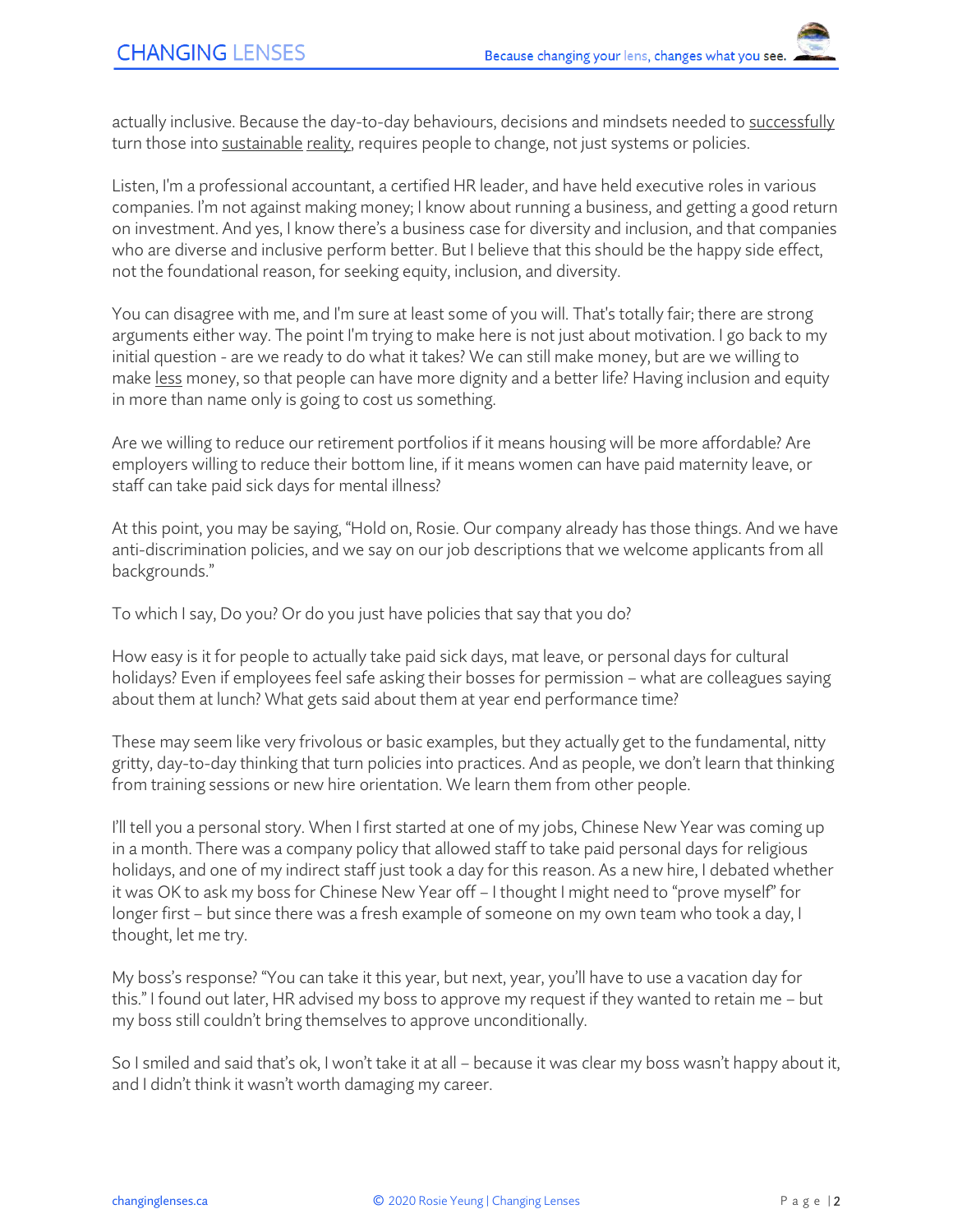So as a people manager myself – what do you think I learned about approving personal days for my own staff?

Here's the real bottom line. It's not about whether you say you believe in inclusion, equity and belonging. It's what you do to make it happen – or not.

You can see from my story, that for people like my former boss, real and sincere change is going to take a lot more than policies. It's going to take more than training on biases; more than cultural awareness about Chinese and other cultures; more than a statement about supporting all employees.

It's going to take a change of heart, and a change of mindset.

So as we head into 2021, I'll be taking a few months hiatus from the podcast. One reason is to get some rest, because as much as I had fun, I'm also pretty tired. Self-producing a podcast is even more strenuous than I thought.

A bigger reason though, is because I'm launching full-time into working on some of these things I've mentioned. I want to help enable people and organizations to make change happen themselves, from the inside out. I'm here to coach and partner with you from a place of understanding and compassion, because I've been going through this too.

I know I don't have all the answers, I'm a learner just like you, and I'm grateful to the experienced inclusion and equity specialists who are teaching me so much. In the meantime, I've thought of a few practical and tangible ways to start doing this. These may seem radical and even crazy to some people, because it involves turning long-held ways of doing things on their head. But as we've seen, traditional ways of doing things have led to the workplaces that we have today. In other words, the way we've been working isn't working.

For example, why do we need to ask for everyone's resumes when they're applying for jobs? What does the resume really tell you about my competency, how I work, and whether or not I can help you meet your vision and mission? My resume only tells you what I want you to know about me. In 2021 more than ever, past performance does not necessarily predict future performance. As we're hiring, we need to determine whether people can do what we need them to do in the future, not what they did in the past.

I've also spoken with several recruiters about hiring for diversity, and they've said mixed things. Some are being asked to hire "diverse candidates", and they feel they already do that – but they recognize that Black and Indigenous candidates are very underrepresented or even absent. Others say that the pool of candidates for their jobs are still mostly White. Some aren't being asked to recruit diversely at all. And all of them think that their process is fine, and nothing needs to change, other than finding more networks of Black and Indigenous people.

But finding people is just the tip of the iceberg. People who want to hire for diversity, don't want to look like they're filling quotas or doing "affirmative action". Everyone says they will only hire people if they're the "best candidate". But what are the criteria employers use to decide "best"? What are the inherent values and mindsets steeped in those criteria? And after the person's hired – what is their chance of success? What criteria is being used to evaluate their performance, and decide on